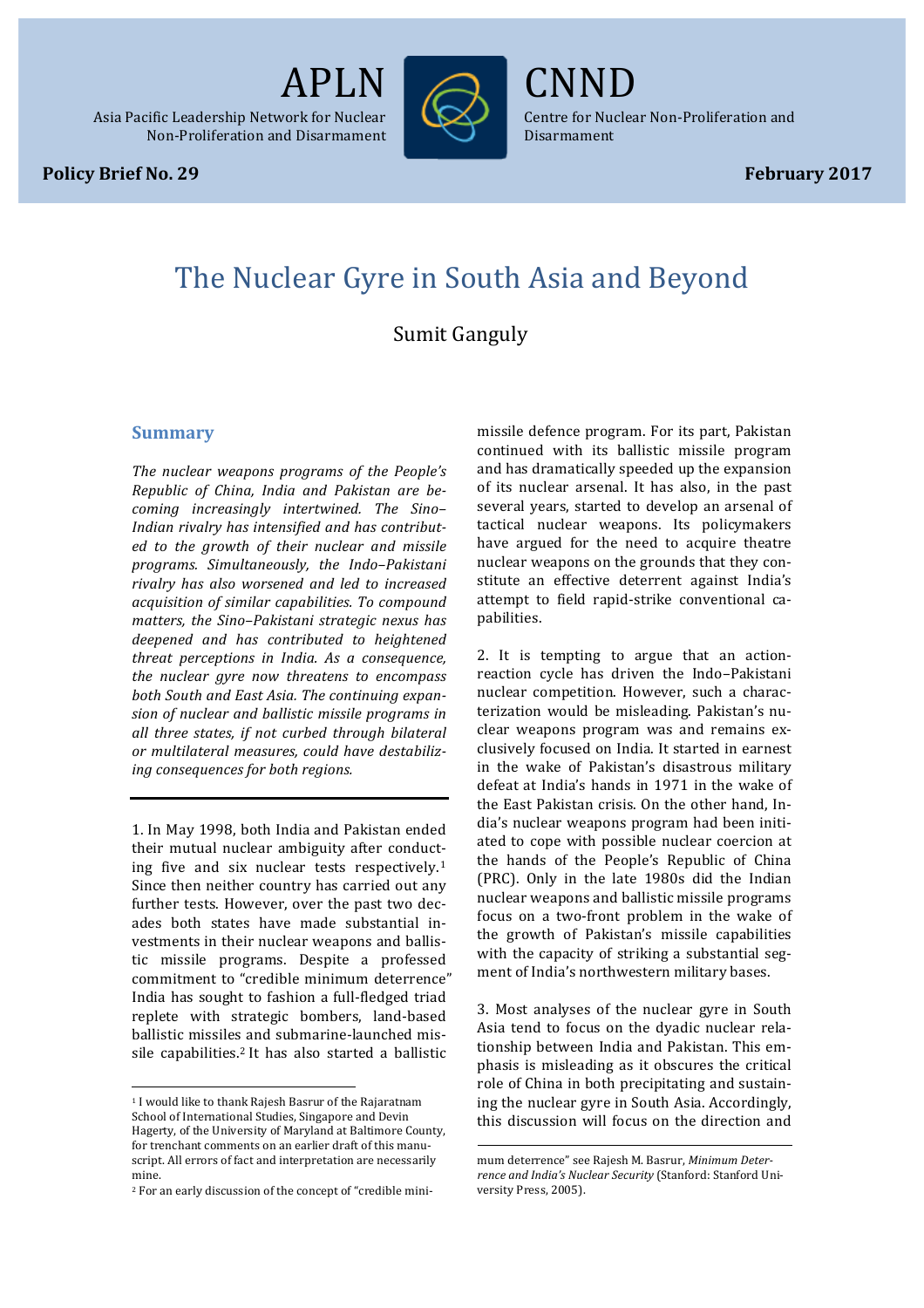scope of the nuclear competition amongst India, Pakistan and the PRC. To that end it will argue that the underlying sources of strategic competition in the region can be traced to both Pakistani and Chinese revisionism.<sup>3</sup> It will also argue that particular strategic choices on India's part may be generating a security dilemma in the Indo-Pakistani bilateral relationship. This dynamic will be discussed in greater detail later.

4. This discussion will eschew any detailed account of the origins of the Indian and Pakistani nuclear weapons programs. These have been explored at length elsewhere and need not be recapitulated here. The focus of this analysis will be on the developments in the Sino-Indian and Indo-Pakistani nuclear dyads and their consequences for strategic stability in the region.

#### **The Nuclear Dyad and the Sino-Indian Rivalry**

5. The principal focus of the PRC's nuclear forces, especially since the end of the Cold War, has been the United States. However, these capabilities, in turn, pose a significant threat to India. From the standpoint of New Delhi the nuclear forces of the PRC are deemed to be threatening because of the long-term rivalry and the extant border dispute with Beijing. Despite a range of discussions and negotiations the border dispute is no closer to a resolution.<sup>4</sup> Worse still, despite the existence of an important confidence-building measure that was put in place in 1993 to prevent inadvertent escalation, the PRC has conducted a series of "limited probes"<sup>5</sup> across the Line of Actual Control.<sup>6</sup> Furthermore, it needs to be forthrightly stated that the PRC over the course of the past decade has laid

 

claim to all of the territory of the Indian northeastern state of Arunachal Pradesh which it refers to as "Southern Tibet."7

6. New Delhi, while seeking a resolution of the border dispute, has fitfully responded to the perceived threat from the PRC. Its responses have been fourfold. At one level it has started to improve its infrastructure along the disputed border areas. It has also undertaken efforts to bolster its conventional capabilities along its northern frontier. Furthermore, it has worked to enhance the reach of its nuclear-capable ballistic missiles. Finally, and most recently, under the regime of Prime Minister Narendra Modi it has embarked upon a diplomatic strategy designed to bolster its ties with the United States, Japan, Australia and Vietnam. As part of that strategic shift it has offered to sell an indigenously designed short-range ballistic missile to Vietnam. Each of these arenas will be discussed below.

7. After a long period of neglect India is now turning its attention to the development of infrastructure in areas bordering its Himalayan frontier. According to reliable press reports it has started to construct airfields at high altitudes, it has built bridges in critical areas and has constructed a number of all-weather roads. It has also built bunkers and deployed tanks at a height of 4,000 metres.  $8$  The task that it still confronts is to sustain these efforts and maintain these investments.

8. In addition to the improvements in infrastructure India has also started to bolster its conventional capabilities to deter possible Chinese incursions. To that end it has started to raise a mountain strike corps. When deployed it will have a sanctioned strength of 80,000 men and will include two infantry divisions and two independent armoured brigades.<sup>9</sup> In addition to strengthening its conventional capabilities along the Himalayan border, India is also in the process of substantially enhancing the reach of its ballistic missiles.

9. At least two important factors are propelling the ballistic missile program. A bureaucratic-

<sup>&</sup>lt;sup>3</sup> I characterize both Pakistan and the PRC as "revisionist" states in that neither of them is satisfied with the territorial status quo. They are both intent on territorial acquisition and on altering existing borders in South Asia. My position on their revisionist goals is strictly empirical and does not connote a normative stance on their respective goals. I do, however, believe that their revisionist behaviour does not stem from normal, security-seeking concerns but is predatory. On this subject see Charles L. Glaser, *Rational Theory* of International Politics: The Logic of Competition and Coop*eration* (Princeton: Princeton University Press, 2010). <sup>4</sup> Jeff M. Smith, *Cold Peace: China-India Rivalry in the Twen-*

ty-First Century (Lanham: Lexington Books, 2015). <sup>5</sup> The concept of a "limited probe" is derived from Alexan-

der George and Richard Smoke, *Deterrence in American Foreign Policy* (New York: Columbia University Press, 1974).

<sup>6</sup> Shivshankar Menon, *Choices: Inside The Making of India's Foreign Policy* (Washington DC: Brookings Institution Press, 2016).

<sup>7</sup> For details see Commodore Katherine Richards, *China– India: An Analysis of the Himalayan Territorial Dispute* (Canberra: Centre for Defence Studies, Australian Defence Force Academy, February 2015).

<sup>8</sup> Dinakar Peri, "India Ramps Up Its Military Presence in Eastern Ladakh," The Hindu, 18 July 2016.

<sup>&</sup>lt;sup>9</sup> Sushant Singh, "War Game Quells Doubts on New Corps," The Indian Express, 8 February 2016.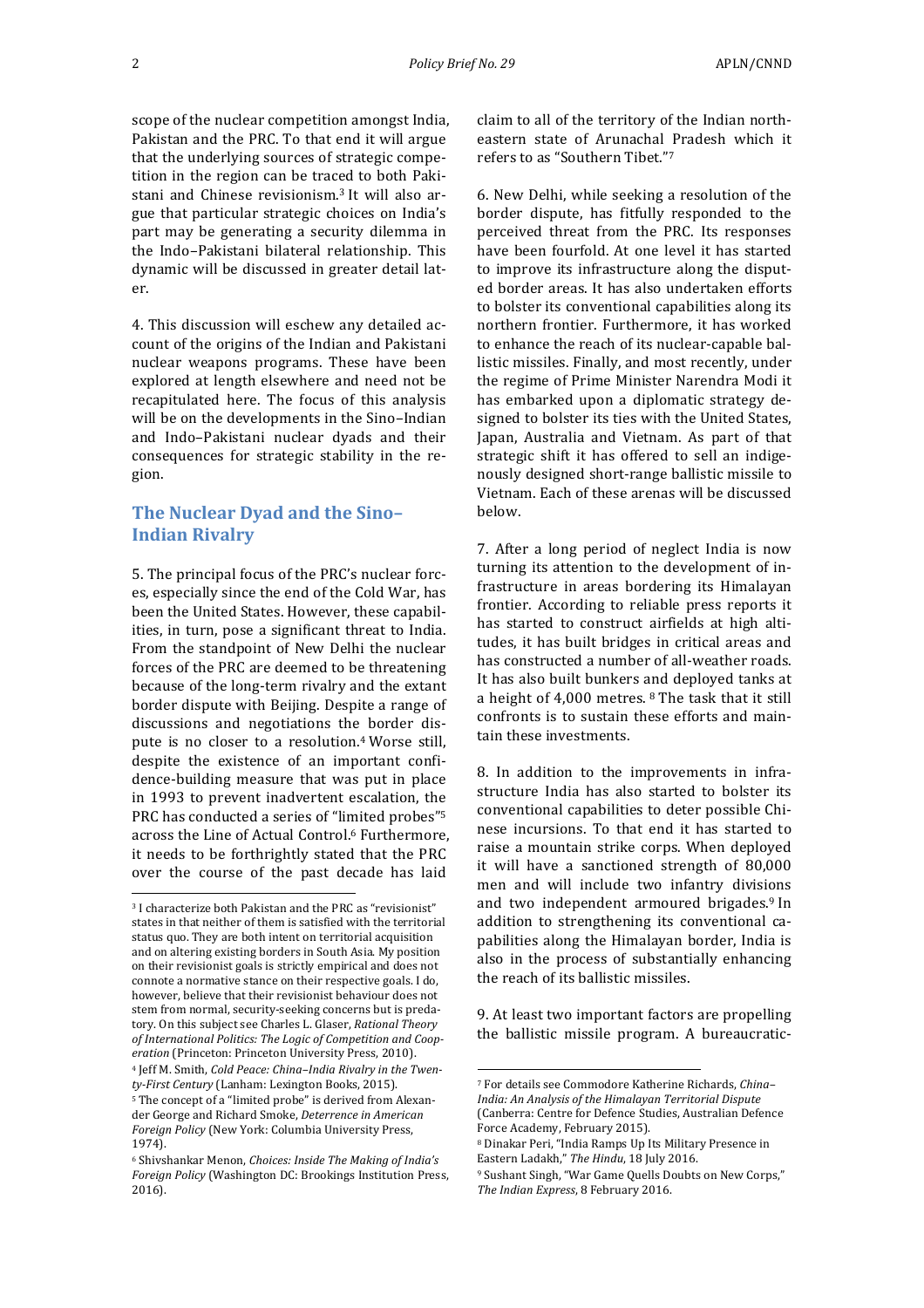technological-scientific momentum, in considerable part, explains its continued growth. However, such a drive would be difficult to sustain in the absence of a perceived, extant threat. Consequently, these two forces, in tandem, explain the impetus behind the program. In December 2016, the Defence Research and Development Organization (DRDO) for the fourth time launched the Agni-V, a missile with a range of 5,000km and capable of carrying a warhead of 1,000kg.<sup>10</sup>

10. Additionally, India is developing an indigenous nuclear submarine-launched ballistic missile (SLBM) capability based on the *INS Arihant*. This program, though it has a long lineage (it was started as early as  $1984$ ) has only very recently seen initial user trials. Consequently, it is still some distance away from becoming an operational force.<sup>11</sup> The ultimate goal of India's ballistic missile program is to acquire capabilities that will enable it to have secure secondstrike capabilities against the PRC. At the present time, however, India is still some distance from the acquisition of those capabilities.

11. India's land-based capabilities are designed to bolster India's overall nuclear deterrent. However, as is well known, fixed, land-based missiles are also amongst the most vulnerable to an attack in a crisis. India does have longrange, nuclear-capable bombers - the Mirage-2000 and the Sukhoi-30. However, both these aircraft, if forward-based, could be vulnerable to a Chinese first strike. More to the point, if used for long-range missions they are likely to encounter significant PRC air defences. Consequently, the most viable leg of India's triad, and ironically the least developed, is its incipient SLBM capabilities.<sup>12</sup>

12. Even if India develops and deploys a viable sea-based deterrent it may still encounter additional hurdles. To begin with, the PRC's missile capabilities far exceed those of India. Among other matters, to counter American

 

ballistic missile defences the PRC has already invested in multiple-re-entry vehicles.<sup>13</sup> Worse still, it is in the midst of developing significant ballistic missile defence capabilities. <sup>14</sup> The PRC, no doubt, is developing these capabilities to address the threats it perceives from the United States. However, they do have important adverse implications for the future of India's nuclear deterrent. If these efforts even prove to be partially successful, India's capacity to place significant Chinese assets at risk may be at question. 

#### **Coping with the PRC in South Asia**

13. As part of its overall strategy of coping with the threat from the PRC, India has started to strengthen its security ties with the United States, Australia, Japan and Vietnam. These links had been pursued during the previous government of Prime Minister Manmohan Singh. However, they have been given an added impetus under the regime of Prime Minister Modi. For example, the Indo-US security relationship, which was already on a secure footing, has also flourished under Modi. The US emerged as India's principal weapons supplier (supplanting Russia) and has designated India as a "major defence partner."<sup>15</sup> The growing convergence in the US-India security relationship, in considerable part, can be attributed to mutual concerns about the uncertainties associated with the rise of the PRC in Asia. India has also made more contentious choices under the present regime. Despite the objections of the PRC, it appears willing to sell the BrahMos missile, developed in conjunction with Russia, to Vietnam.<sup>16</sup> India has also steadily improved its ties with Australia since 2009 when the two sides agreed on the formation of a strategic partnership. Since then, quite apart from a series of important commercial deals, they have conducted an annual maritime dialogue.

<sup>&</sup>lt;sup>10</sup> Rajat Pandit, "India Successfully Test-Fires Nuclear Capable Agni-V," The Times of India, 26 December 2016. <sup>11</sup> Samuel Osborne, "INS Arihant: India Nears Completion of Nuclear Submarine 'Slayer of Enemies' - So What Does It Mean For the World?" The Independent, 27 February 2016;

see also Devin T. Hagerty, "India's Evolving Nuclear Posture," The Nonproliferation Review 21:3-4 (2014), pp. 294-315.

<sup>&</sup>lt;sup>12</sup> For a detailed discussion of India's emerging force posture see Gurmeet Kanwal, *India's Nuclear Force Posture* 2025 (Washington DC: Carnegie Endowment for International Peace, 2016).

http://carnegieendowment.org/2016/06/30/india-snuclear-force-structure-2025-pub-63988

<sup>&</sup>lt;sup>13</sup> See the *Nuclear Threat Initiative, China*, April 215, http://www.nti.org/learn/countries/china/deliverysystems/

<sup>&</sup>lt;sup>14</sup> See the evidence in Bruce W. MacDonald and Charles D. Ferguson, Understanding The Dragon Shield: Likelihood and *Implications of Chinese Strategic Missile Defense* (Washington DC: Federation of American Scientists, 2015), https://fas.org/wp-

content/uploads/2015/09/DragonShieldreport\_FINAL.pdf <sup>15</sup> Sushant Singh, "India, US finalise Major Defence Partner agreement," The Indian Express, 9 December 2016. <sup>16</sup> Manjeet Singh Negi, "India to Overlook Chinese Objections, Sell BrahMos Missiles to Vietnam*," India Today*, 3 **June 2016.**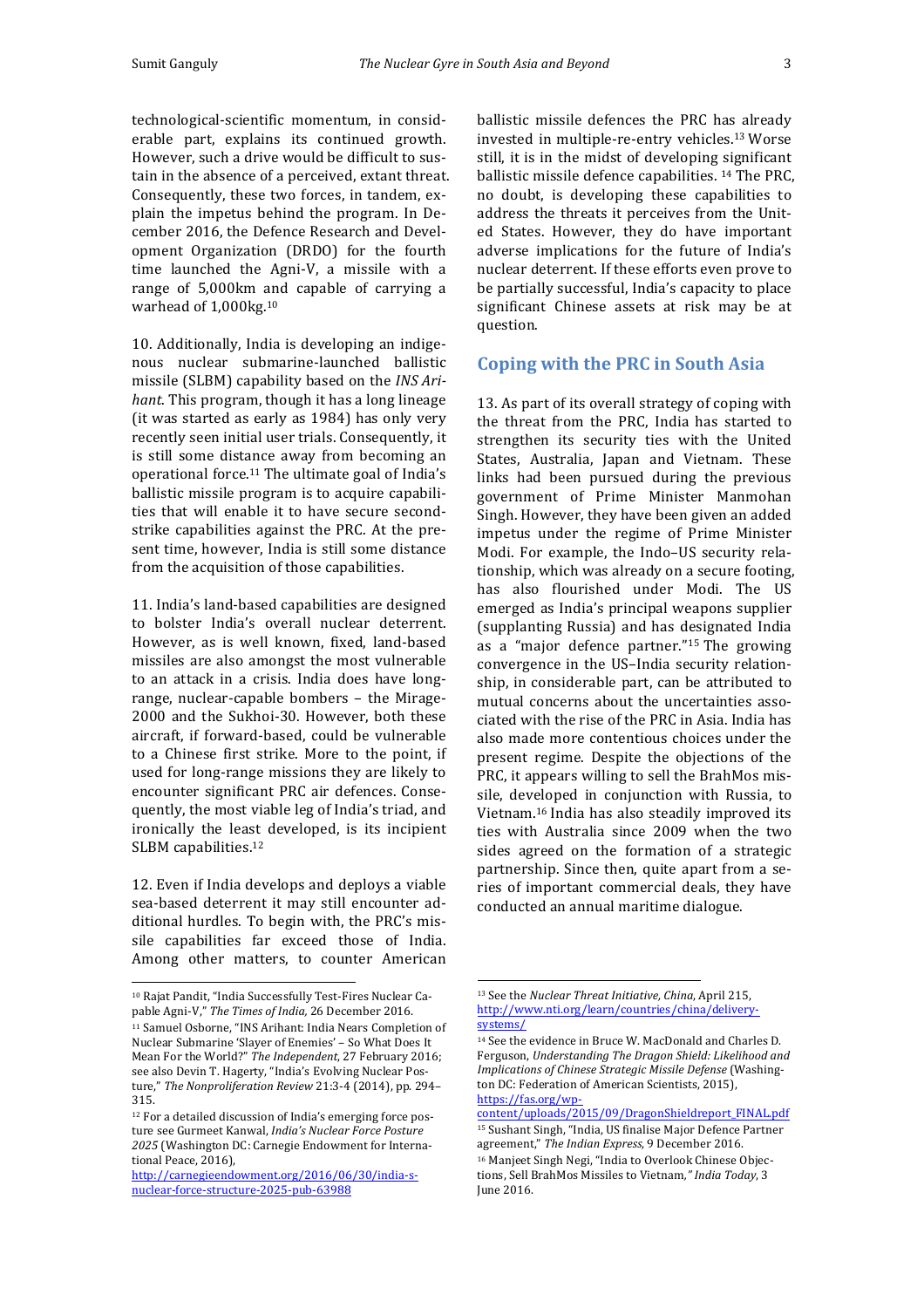14. The relationship with Japan, it appears, is of particular significance because both parties are concerned about the rise of a potentially revanchist PRC. Furthermore, Japan is in a position to provide India both with much needed advanced technology as well as investment. The relationship, in turn, has been cemented further because both Prime Minister Shinzo Abe and his Indian counterpart, Modi, are staunch nationalists. All of these factors have converged to contribute to an incipient security partnership. This is evident from India's ongoing discussions to acquire the US-2iShinMaywa amphibious search-and-rescue aircraft from Japan. India has also asked Japan to join in the annual Malabar naval exercises that it holds with the United States, overriding the stated reservations of the PRC.<sup>17</sup>

15. Despite India's willingness to adopt a more assertive stance towards the PRC, it faces formidable security and diplomatic challenges from the PRC in South Asia. The PRC, of course, has long enjoyed a cordial relationship with Pakistan. However, in the past several years those bonds have been significantly strengthened in a range of arenas. Among other matters, the PRC helped develop the JF-17 Thunder combat aircraft with Pakistan, it has offered to sell Pakistan nuclear reactors and it is developing a major port in Gwadar, Baluchistan. Most recently, despite India's diplomatic protests, it has gone ahead with plans to develop the China–Pakistan Economic Corridor (CPEC). This corridor, should it proceed as planned, would involve both rail and road networks through disputed territory in the state of Jammu and Kashmir.18

16. Beyond Pakistan, the PRC has also made significant economic and political inroads into other states in South Asia including Bangladesh, Sri Lanka and Nepal. Its presence in Sri Lanka and Nepal has proven especially worrisome to Indian security specialists. In Sri Lanka, partly because of India's own vacillation, the PRC managed to secure a contract to develop the port of Hambantota. This investment, while it has not proven wholly satisfactory for either party, nevertheless caused concern in New Delhi because it had enabled the PRC to secure

 

a bridgehead in a country where Indian influence had previously been paramount. More recently, New Delhi's anxieties were provoked further with the visit of a PLAN submarine to Sri Lanka.<sup>19</sup>

17. The PRC has also managed to expand its political influence in Nepal through the promise of economic and developmental assistance. Of greatest concern to New Delhi is the agreement that PRC reached with Nepal to build a strategic rail link across Tibet.<sup>20</sup> India's occasional diplomatic highhandedness has, in turn, facilitated the ability of the PRC to make political inroads into Nepal.

18. Finally, despite India's efforts to woo the regime of Prime Minister Hasina Wajed, the PRC has established a presence in Bangladesh. It has done so primarily by becoming the largest weapons supplier to the country. In fact, between 2009 and 2013, it accounted for 82 per cent of the country's weapons acquisitions. The PRC has emerged as its principal weapons supplier owing to its ability to provide soft loans on highly concessional terms. Among other items it has sold two frigates and has supplied two submarines.<sup>21</sup>

19. The PRC's growing presence in many of the countries bordering India has placed India's policymakers in a quandary. India, obviously, can do little to wean Pakistan away from the PRC. In the other states, barring the pursuit of more emollient diplomatic strategies, India finds itself at a significant disadvantage. It simply lacks the resources to compete with the PRC in terms of providing material assistance. Consequently, it has fitfully, especially under Modi, attempted to improve its diplomatic ties with its immediate neighbours.

#### **The Indo-Pakistani Rivalry and the Nuclear Dyad**

20. The origins of the Indo-Pakistani dispute are complex and deep-rooted. It can be traced to the process of British colonial withdrawal from the subcontinent. Its sources and evolution have been discussed elsewhere.<sup>22</sup> The con-

<sup>&</sup>lt;sup>17</sup> Vivek Mishra, "Japan and India: A Special Relationship?" The National Interest, 24 November 2016, http://nationalinterest.org/feature/japan-india-specialrelationship-18491?page=show

<sup>&</sup>lt;sup>18</sup> Ashok Malik, "Why is the China-Pakistan Economic Corridor such a Challenge to India?" The Economic Times, 16 November 2016. 

 $^{19}$  Rajat Pandit, "India Suspicious as Chinese Submarine Docks in Sri Lanka," *The Times of India*, 28 September 2014. <sup>20</sup> PTI, "China, Nepal Agree to Build First Strategic Rail Link," The Times of India, 21 March 2016.

<sup>&</sup>lt;sup>21</sup> Mizan Rahman, "China Biggest Supplier to Bangladesh," *The Gulf Times*, 19 March 2014. 

<sup>&</sup>lt;sup>22</sup> Sumit Ganguly, *Conflict Unending: India-Pakistan Ten*sions Since 1947 (New York: Columbia University Press,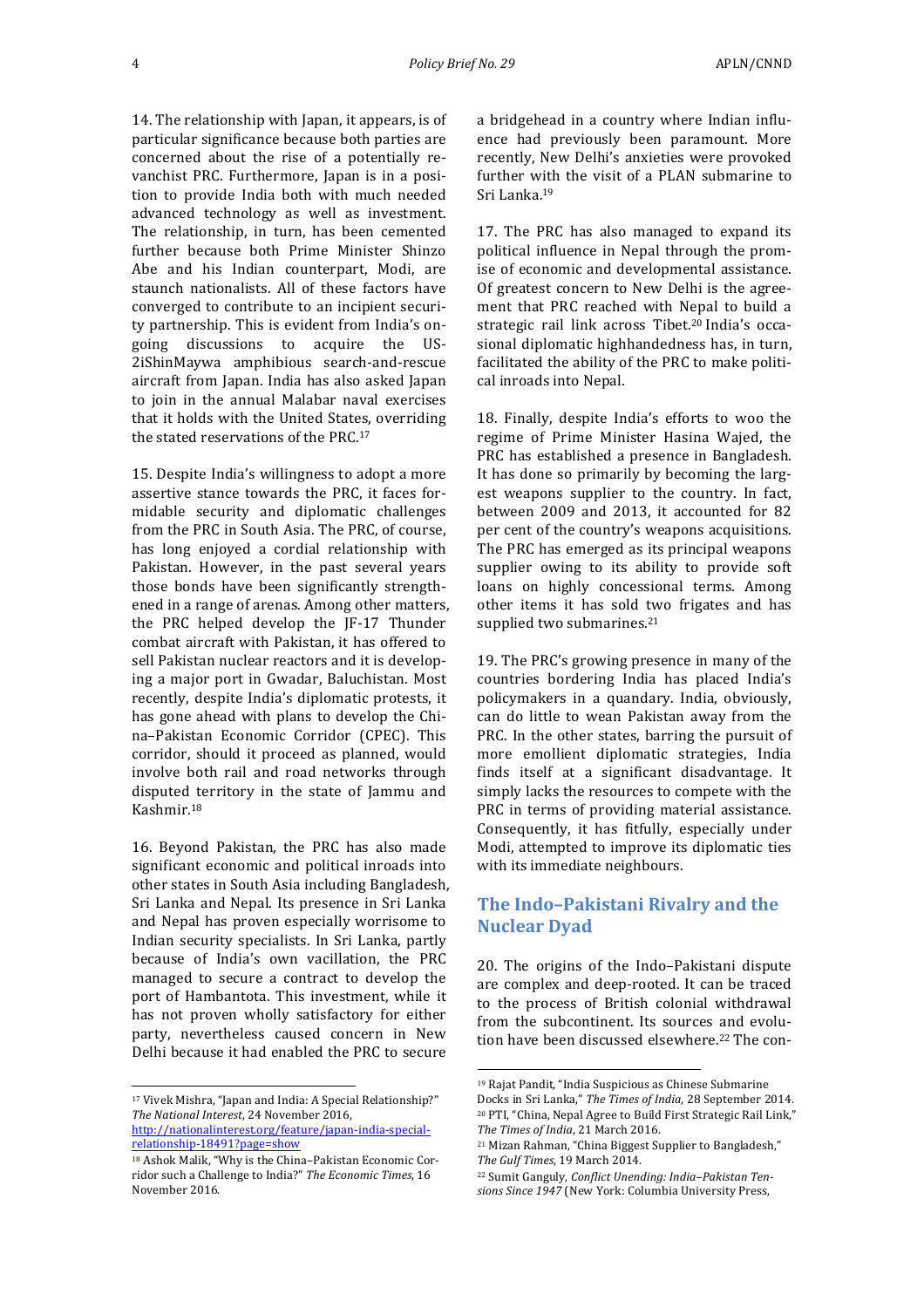flict, however, has undergone a qualitative transformation since the early 1990s. It has undergone a shift because of two compelling reasons. First, the Kashmir issue, that had remained dormant since the decisive 1971 war which saw the break-up of Pakistan, again came to the fore in 1989 as a consequence of the outbreak of an indigenous insurgency. The origins of the insurgency in the Indiancontrolled portion of the state stemmed from the shortcomings of Indian federalism as well as the growth of political mobilization within the state. Second, with the eruption of the uprising, Pakistan quickly became involved in it. It managed to swiftly turn what was strictly a matter of internal political discord into a wellorchestrated, religiously inspired extortion racket.23

21. Through an amalgam of coercion and cooptation the Indian state has managed to mostly contain the insurgency. Its embers remain alive but for the most part it has subsided. However, the state has failed in its efforts to drain the reservoir of discontent that continues to seethe in much of the Kashmir Valley. As long as such disaffection continues to pervade this region Pakistan's decision-makers, most notably its military establishment, will continue to stoke the fires of discontent. Worse still, at least some of the terrorist groups that Pakistan's security apparatus had helped spawn may have evolved into autonomous actors not wholly within the control of their original sponsors.

22. Against this backdrop the Indo-Pakistani relationship has also been punctuated with a series of crises in the past two decades. Two of these, in particular, deserve brief discussion as they are directly relevant to the dyadic nuclear relationship. The first was an attack on the Indian parliament on 13 December 2001. It is widely believed that the Jaish-e-Mohammed (JeM), a Pakistan-sponsored terrorist organization, spearheaded the attack. Even though the attack failed to meet any of its objectives, in that it did not result in any significant loss of life, it did precipitate a vigorous Indian military response. Over the next month India embarked upon a process of massive military mobilization with the code name of "Operation Parakram" (Operation Victory). This involved massing a substantial number of troops and armoured formations along the Indo-Pakistani

 

border in an exercise of coercive diplomacy designed to induce Pakistan to end its support for terror. The operation, which lasted into the fall of 2002, amounted to mostly a Pyrrhic victory for India. Even though Pakistan formally eschewed its support for terror, for all practical purposes it did not abandon its terror-based asymmetric war strategy. <sup>24</sup>

23. During this crisis, at least on two separate occasions, external actors, most notably the United States, raised the spectre of nuclear escalation because of rising tensions in the region. These concerns had stemmed from terrorist attacks that had taken place on Indian soil even as significant Indian forces had been deployed along the volatile Indo-Pakistani border. In the wake of this crisis the US, given its misgivings about the prospect of nuclear escalation in a future crisis, prodded the two parties to undertake a series of bilateral discussions designed to reduce tensions. This process, which started in 2003, known as the "composite dialogue," had sought to address mutual concerns. There are some claims that it may have come tantalizingly close to a possible breakthrough in 2007 but unravelled because of the political turmoil within Pakistan that led to the ouster of the military dictatorship of General Pervez Musharraf. However, these assertions have not been independently confirmed.<sup>25</sup>

24. In the aftermath of this massive and ultimately less than successful exercise in coercive diplomacy, India's security establishment started to examine possible strategies to respond militarily to periodic terrorist attacks emanating from Pakistan. Even earlier, in the wake of the 1999 Kargil War, some Indian military officials had been arguing that it was possible to strike back without crossing the nuclear threshold. However, it was in the aftermath of the 2001-02 crisis that the security forces sought to formulate an actual doctrine that focused on a swift, sharp but limited conventional retaliation against terrorist attacks. This doctrinal innovation was referred to as "Cold Start."<sup>26</sup> Critics, however, quickly argued that

<sup>2001).</sup>

<sup>&</sup>lt;sup>23</sup> See S. Paul Kapur, *Jihad as Grand Strategy: Islamist Militancy, National Security and the Pakistani State* (New York: Oxford University Press, 2017).

<sup>&</sup>lt;sup>24</sup> See Sumit Ganguly and Michael R. Kraig, "The 2001-2002 Indo-Pakistani Crisis: Exposing the Limits of Coercive Diplomacy," Security Studies 14:2 (2005), pp. 290-324. <sup>25</sup> For details about the origins, evolution and eventual collapse of the "composite dialogue" see Sumit Ganguly, *Deadly Impasse: Indo-Pakistani Relations at the Dawn of a New Century* (Cambridge: Cambridge University Press, 2016). 

<sup>&</sup>lt;sup>26</sup> Gurmeet Kanwal, "Cold Start: India's Pro-Active Offensive Operations Doctrine for War in the Plains," Army War *College Journal* (Summer 2016).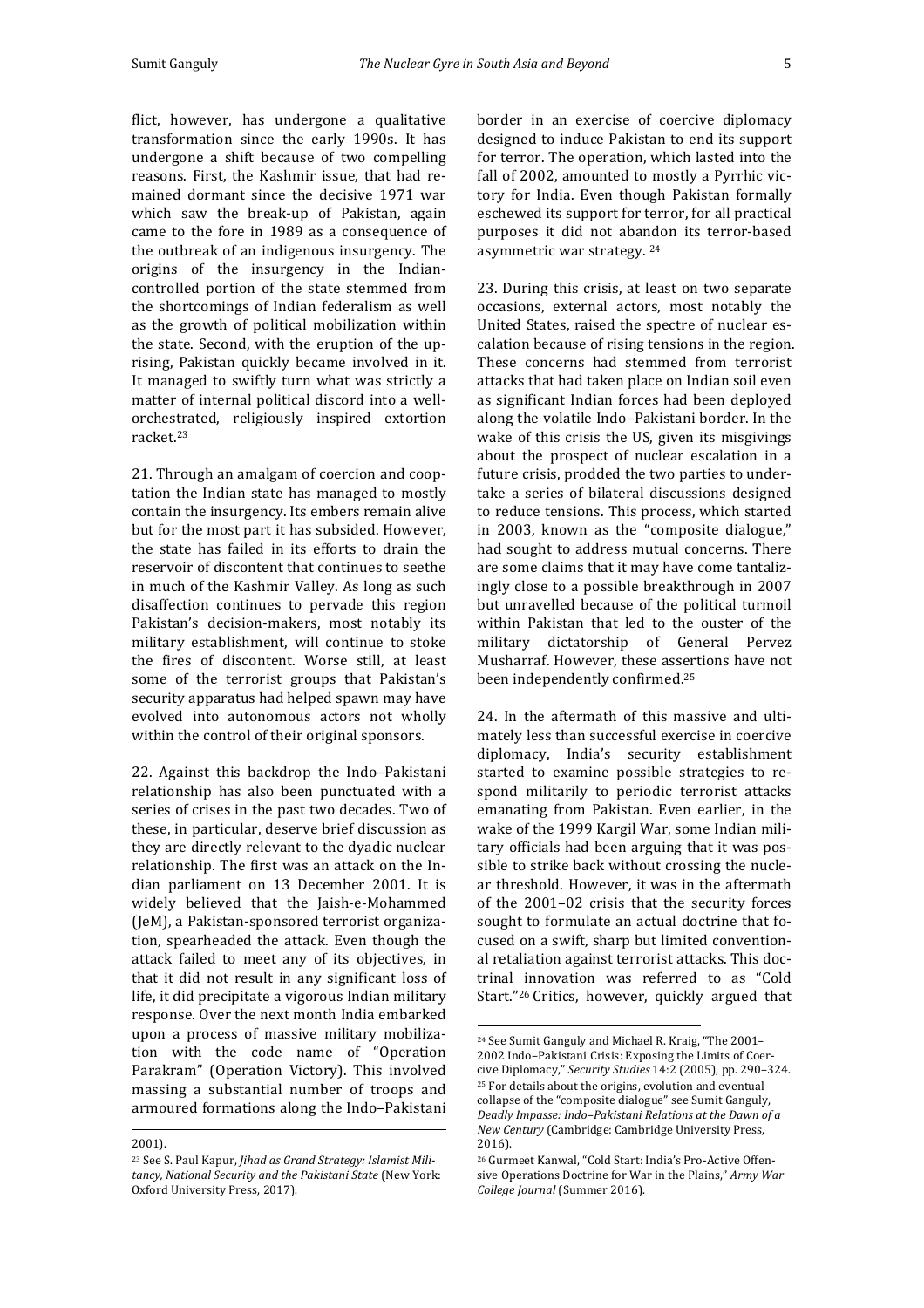the proposed doctrine was based upon rather demanding tasks for the Indian armed forces and, worse still, could provoke a wider war fraught with the possibility of inadvertent escalation.27

25. Once the existence of this doctrine became known in the public domain, Indian military authorities sought to downplay its significance. In any case, it is far from clear that the doctrine had been suitably operationalized even as late as 2008 because India failed to mount any conventional response in the aftermath of the swarming terrorist attack on Bombay (Mumbai) in November 2008. It is, of course, possible that given the sheer audacity of the attack as well as its scope and duration, Indian decision-makers were simply unable to act on multiple fronts simultaneously. The crisis decision-making that was involved in coping with the terrorist attack, which took nearly three days to suppress, may have overwhelmed the capabilities of India's national security apparatus.

26. At any event, it was not until 2017 that, following his appointment as the new chief of staff of the Indian Army, General Bipin Rawat, appeared to revive it. $28$  His remarks, of course, need to be placed in context. They came after the Modi regime had chosen to carry out a set of "surgical strikes" across the Line of Control in Kashmir in September 2016 in the wake of two terrorist attacks which were traced to Pakistan. The decision to resurrect this doctrine has not gone unnoticed in Pakistan.<sup>29</sup> In fact, Pakistani officials have broadly hinted that their country would resort to the use of nuclear weapons should India actually carry out attacks in accordance with the expectations of this strategic doctrine.<sup>30</sup>

#### **Another Destabilizing Development?**

27. India's revival of the Cold Start doctrine and Pakistan's decision to increasingly deploy tactical nuclear weapons may both bode ill for strategic stability in the region. Beyond these

 

choices another Indian technological pursuit could also have significant adverse consequences for strategic stability in South Asia. This stems from India's quest for ballistic missile defences. The sources of this program are relatively straightforward. Despite its dalliance with the Cold Start doctrine (as well its recent resort to a "surgical strike") India's policymakers have been unable to forge a viable strategy for conventional retaliation strategy against Pakistan's use of asymmetric (terrorist) forces. They have been stymied in this endeavour largely because of Pakistan's apparent willingness to resort to the use of nuclear weapons in the event of an Indian conventional response to a terrorist attack traced back to Pakistan.

28. The pursuit of ballistic missile defences represents an attempt at acquiring escalation dominance. If India can field a workable ballistic missile shield it can significantly degrade any Pakistani first use of nuclear weapons. Having mostly degraded an initial Pakistani nuclear use it can then bring the weight of its nuclear arsenal to strike Pakistan's own forces as well as counter-value targets. In Indian calculations, then, the deployment of this ballistic missile shield should act as a deterrent against continued Pakistani adventurism. From a Pakistani standpoint, however, the Indian deployment of robust ballistic missile defences appears to be a quest for first-strike advantages. With a deployed ballistic missile defence system, Indian military planners could, at least in principle, in a crisis, seek to carry out a disarming first strike secure in the knowledge that any Pakistani nuclear retaliation could be seriously blunted with its ballistic missile defences.31

29. Unfortunately, a series of statements about its putative efficacy from senior Indian military technology authorities working on the ballistic missile defence program has only fuelled the worst misgivings of the Pakistani security establishment. Not surprisingly, in an effort to thwart any such Indian plans, Pakistan has in recent years ramped up the expansion of its nuclear arsenal, has sought to disperse (and camouflage) its forces and has also begun to deploy theatre nuclear forces. These developments, in tandem, constitute a significant threat to nuclear stability in this dyadic relationship.

<u> 1989 - Jan Samuel Barbara, margaret e</u>

<sup>&</sup>lt;sup>27</sup> Walter C. Ladwig, III, "A Cold Start for Hot Wars?: The Indian Army's New Limited War Doctrine," *International Security* 32:3 (2007/08), pp. 158–90.

<sup>&</sup>lt;sup>28</sup> Rajat Pandit, "Army Keeps Surgical Strikes Option Open, While Honing Cold Start Strategy for Pakistan," The Times *of India*, 14 January 2017. 

<sup>&</sup>lt;sup>29</sup> Zulfgar Khan and Ahmad Khan, "The Strategic Impasse over India's Doctrinal Restructuring," The Washington *Quarterly* 39:1 (2016), pp. 139–57. 

<sup>&</sup>lt;sup>30</sup> Kiran Stacey and Farhan Bokhari, "Pakistani officials warn of nuclear retaliation if India attacks under Cold Start plans," *Financial Times*, 20 January 2017. 

<sup>&</sup>lt;sup>31</sup> For a wider discussion see Sumit Ganguly, "India's Pursuit of Ballistic Missile Defense," The Nonproliferation Re*view* 21:3-4 (2014), pp. 373-82.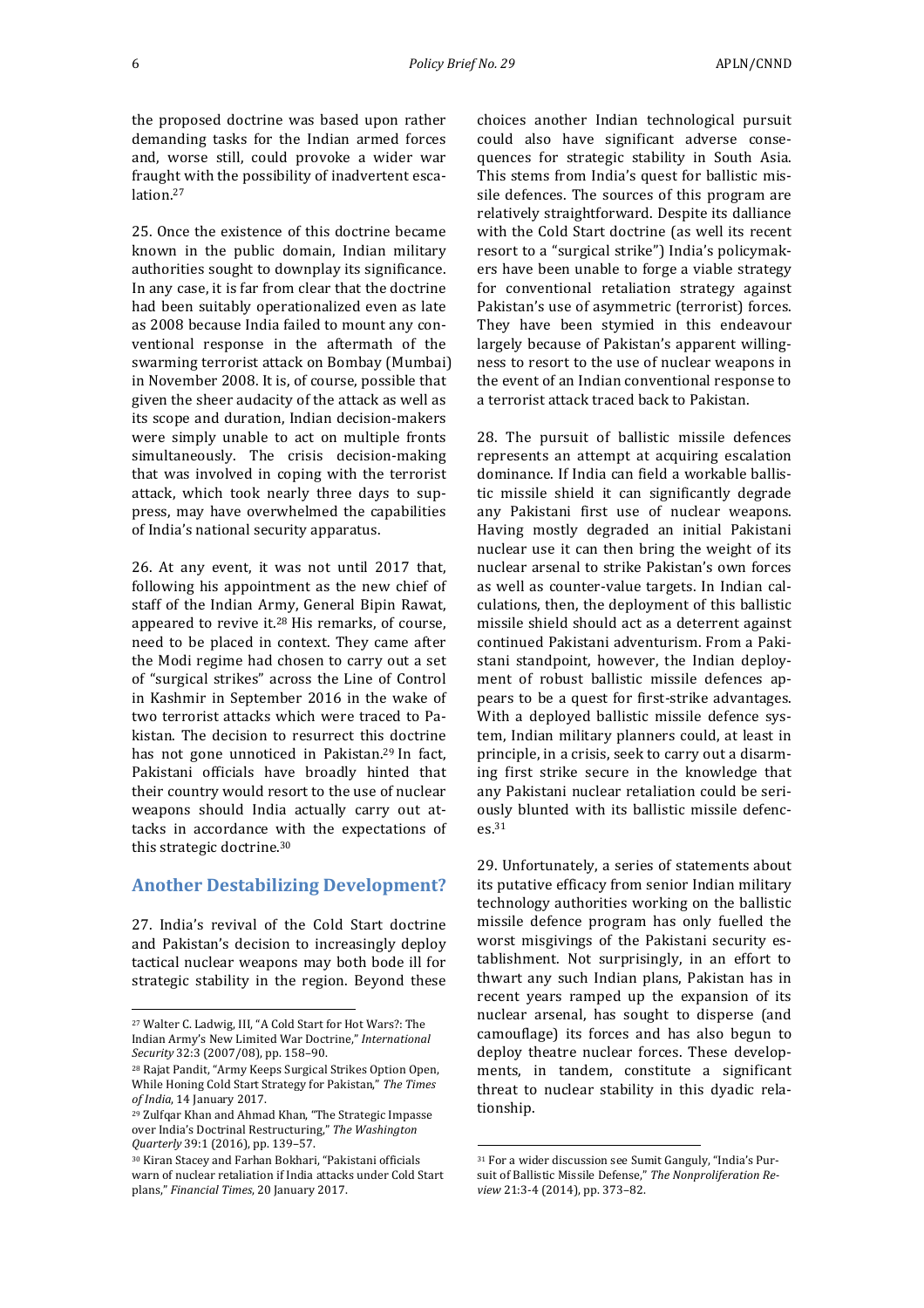#### **Conclusions**

30. The South Asian nuclear gyre is now increasingly expanding to encompass a wider sphere. The PRC's looming nuclear shadow over the subcontinent has started to link South Asia to East Asia. While the PRC has long had a strategic nexus with Pakistan, it is now steadily strengthening. More to the point, the PLAN has now become increasingly active in the Indian Ocean thereby posing a wider threat to India.

31. India, in turn, has sought to bolster existing ties with which it has enjoyed good relations for the past couple of decades, most notably with the United States, Australia, Japan and Vietnam. The difference today, however, lies in that India is seeking to develop strategic partnerships with all four states in an attempt to break out of what it perceives to be an increasing Chinese encirclement strategy in South Asia. It has also been quietly deepening its naval cooperation with the United States, all the while broadening the scope of its defence cooperation with a firm eve cocked on the PLAN's increasing assertiveness in the Indian Ocean region.32

32. The Indian efforts to foster defence cooperation with a range of states in Asia are wholly understandable given the many concerns that exist about the rise of the PRC. None of these endeavours can be deemed to be especially provocative to the PRC but represent prudential security choices. That said, other Indian choices, especially the pursuit of ballistic missile defences are certainly questionable. Furthermore, its continued investment in longrange, land-based, nuclear-capable ballistic missile program, which is primarily focused on the PRC, may needlessly provoke an arms competition that India has little chance of winning. It may also induce China to direct more of its nuclear arsenal towards India. Furthermore, if the PRC, as discussed earlier, succeeds in developing a robust missile shield, it may further degrade India's ballistic missile deterrent.

33. These developments aside, India's policymakers face an important diplomatic conundrum that has significant strategic ramifications. It stems from the PRC's steadfast refusal to enter into any meaningful discussions with India about containing the nuclear gyre in South Asia. Instead it has either condemned or dismissed India's nuclear and ballistic missile programs. Consequently, any prospect of pursuing a regional arms control regime, which would involve India, Pakistan and the PRC, are virtually non-existent. This impasse portends ill for the future of strategic stability in this increasingly interconnected region.

<u> 1989 - Johann Stein, marwolaethau a bh</u>

<sup>&</sup>lt;sup>32</sup> Ellen Barry, "U.S. Proposes Reviving Naval Coalition to Balance China's Naval Expansion," The New York Times, 2 March 2016.